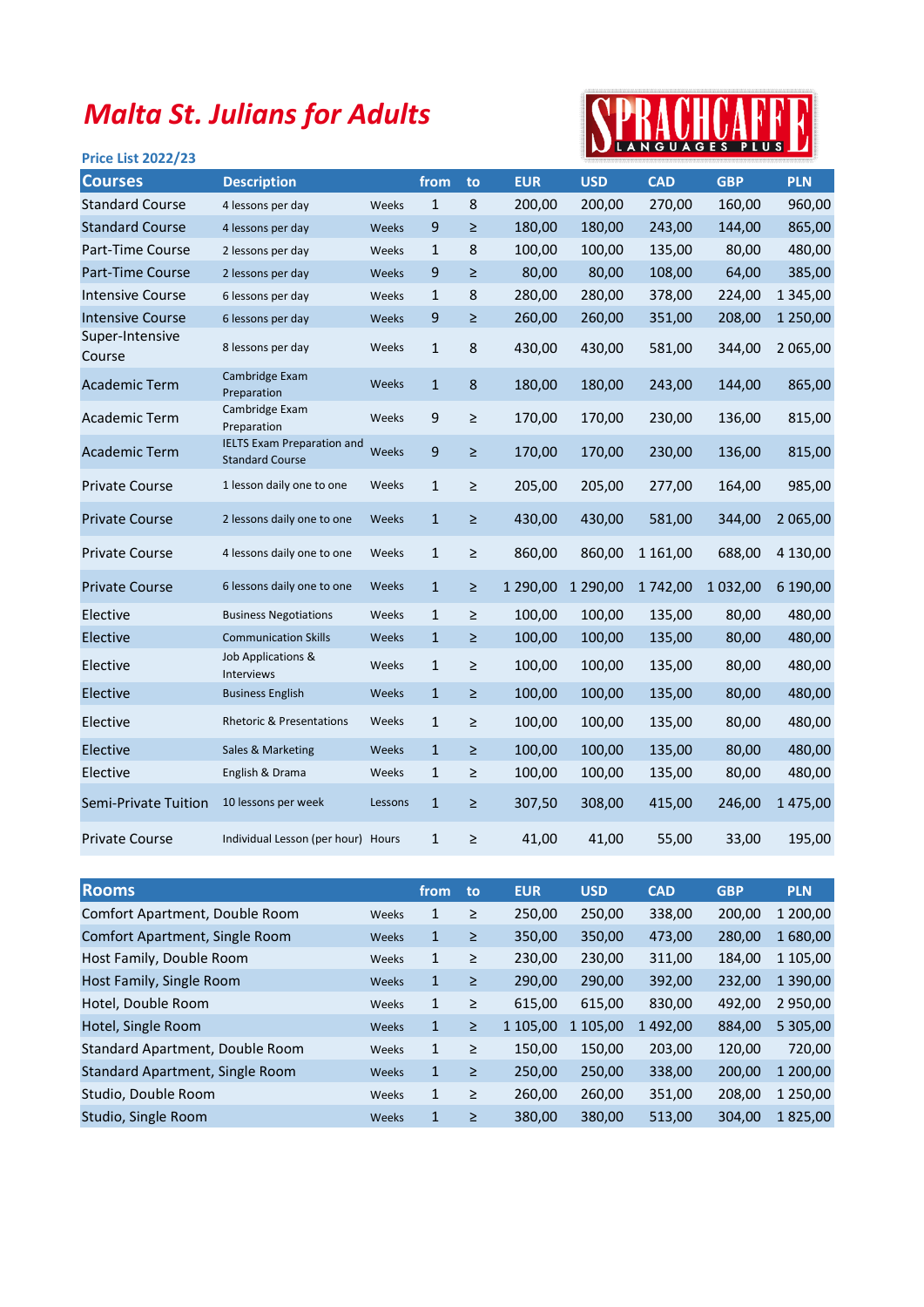| <b>Rooms extra nights</b>       |     | from         | to     | <b>EUR</b> | <b>USD</b> | <b>CAD</b> | <b>GBP</b> | <b>PLN</b> |
|---------------------------------|-----|--------------|--------|------------|------------|------------|------------|------------|
| Comfort Apartment, Double Room  | Day | 1            | $\geq$ | 50,00      | 50,00      | 68,00      | 40,00      | 240,00     |
| Comfort Apartment, Single Room  | Day | $\mathbf{1}$ | $\geq$ | 70,00      | 70,00      | 95,00      | 56,00      | 336,00     |
| Host Family, Double Room        | Day | 1            | $\geq$ | 46,00      | 46,00      | 62,00      | 37,00      | 221,00     |
| Host Family, Single Room        | Day | $\mathbf{1}$ | $\geq$ | 58,00      | 58,00      | 78,00      | 46,00      | 278,00     |
| Hotel, Double Room              | Day | 1            | $\geq$ | 123,00     | 123,00     | 166,00     | 98,00      | 590,00     |
| Hotel, Single Room              | Day | 1            | $\geq$ | 221,00     | 221,00     | 298,00     | 177,00     | .061,00    |
| Standard Apartment, Double Room | Day | 1            | $\geq$ | 30,00      | 30,00      | 41,00      | 24,00      | 144,00     |
| Standard Apartment, Single Room | Day | $\mathbf{1}$ | $\geq$ | 50,00      | 50,00      | 68,00      | 40,00      | 240,00     |
| Studio, Double Room             | Day | 1            | $\geq$ | 52,00      | 52,00      | 70,00      | 42,00      | 250,00     |
| Studio, Single Room             | Day | 1            | $\geq$ | 76,00      | 76,00      | 103,00     | 61,00      | 365,00     |

Extra night prices are not including seasonal surcharges and possible catering costs

| <b>Boards</b>     | for Roomtype                    |             | <b>EUR</b> | <b>USD</b> | <b>CAD</b> | <b>GBP</b> | <b>PLN</b> |
|-------------------|---------------------------------|-------------|------------|------------|------------|------------|------------|
| <b>Breakfast</b>  | Comfort Apartment, Double Room  |             | 42,00      | 42,00      | 57,00      | 34,00      | 200,00     |
| <b>Breakfast</b>  | Comfort Apartment, Single Room  |             | 42,00      | 42,00      | 57,00      | 34,00      | 200,00     |
| <b>Breakfast</b>  | No Accommodation (Default)      |             | 42,00      | 42,00      | 57,00      | 34,00      | 200,00     |
| <b>Breakfast</b>  | Standard Apartment, Double Room |             | 42,00      | 42,00      | 57,00      | 34,00      | 200,00     |
| <b>Breakfast</b>  | Standard Apartment, Single Room |             | 42,00      | 42,00      | 57,00      | 34,00      | 200,00     |
| <b>Breakfast</b>  | Studio, Double Room             |             | 42,00      | 42,00      | 57,00      | 34,00      | 200,00     |
| <b>Breakfast</b>  | Studio, Single Room             |             | 42,00      | 42,00      | 57,00      | 34,00      | 200,00     |
| <b>Full Board</b> | Comfort Apartment, Double Room  |             | 210,00     | 210,00     | 284,00     | 168,00     | 1 0 1 0,00 |
| <b>Full Board</b> | Comfort Apartment, Single Room  |             | 210,00     | 210,00     | 284,00     | 168,00     | 1 0 1 0,00 |
| <b>Full Board</b> | No Accommodation (Default)      | 210,00      | 210,00     | 284,00     | 168,00     | 1 0 1 0,00 |            |
| <b>Full Board</b> | Standard Apartment, Double Room | 210,00      | 210,00     | 284,00     | 168,00     | 1 0 1 0,00 |            |
| <b>Full Board</b> | Standard Apartment, Single Room | 210,00      | 210,00     | 284,00     | 168,00     | 1 0 1 0,00 |            |
| <b>Full Board</b> | Studio, Double Room             | 210,00      | 210,00     | 284,00     | 168,00     | 1 0 1 0,00 |            |
| <b>Full Board</b> | Studio, Single Room             | 210,00      | 210,00     | 284,00     | 168,00     | 1 0 1 0,00 |            |
| Half board        | Comfort Apartment, Double Room  |             | 140,00     | 140,00     | 189,00     | 112,00     | 670,00     |
| <b>Half board</b> | Comfort Apartment, Single Room  |             | 140,00     | 140,00     | 189,00     | 112,00     | 670,00     |
| Half board        | No Accommodation (Default)      |             | 140,00     | 140,00     | 189,00     | 112,00     | 670,00     |
| <b>Half board</b> | Standard Apartment, Double Room |             | 140,00     | 140,00     | 189,00     | 112,00     | 670,00     |
| Half board        | Standard Apartment, Single Room |             | 140,00     | 140,00     | 189,00     | 112,00     | 670,00     |
| Half board        | Studio, Double Room             |             | 140,00     | 140,00     | 189,00     | 112,00     | 670,00     |
| Half board        | Studio, Single Room             |             | 140,00     | 140,00     | 189,00     | 112,00     | 670,00     |
| Lunch             | Standard Apartment, Double Room |             | 70,00      | 70,00      | 95,00      | 56,00      | 335,00     |
| Lunch             | Standard Apartment, Single Room |             | 70,00      | 70,00      | 95,00      | 56,00      | 335,00     |
| Lunch & Dinner    | Comfort Apartment, Double Room  |             | 155,00     | 155,00     | 209,00     | 124,00     | 745,00     |
| <b>Breakfast</b>  | Hotel, Double Room              | is included | 0,00       | 0,00       | 0,00       | 0,00       | 0,00       |
| <b>Breakfast</b>  | Hotel, Single Room              | is included | 0,00       | 0,00       | 0,00       | 0,00       | 0,00       |
| Half board        | Host Family, Double Room        | is included | 0,00       | 0,00       | 0,00       | 0,00       | 0,00       |
| Half board        | Host Family, Single Room        | is included | 0,00       | 0,00       | 0,00       | 0,00       | 0,00       |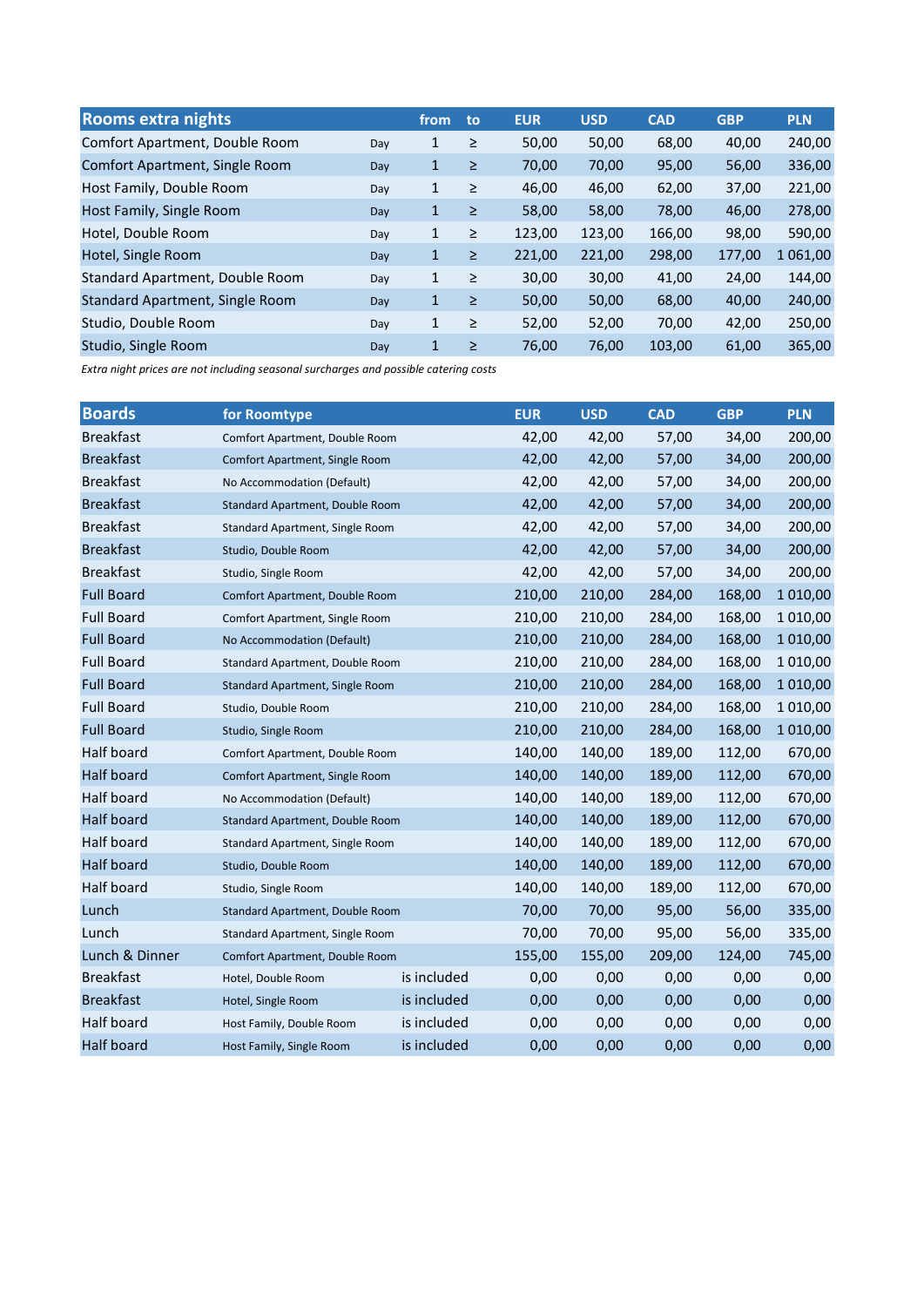| <b>Boards extra nights</b>         |                                   |             | <b>EUR</b> | <b>USD</b> | <b>CAD</b> | <b>GBP</b> | <b>PLN</b> |
|------------------------------------|-----------------------------------|-------------|------------|------------|------------|------------|------------|
| <b>Breakfast</b>                   | Comfort Apartment, Double Room    |             | 8,00       | 8,00       | 11,00      | 7,00       | 40,00      |
| <b>Breakfast</b>                   | Comfort Apartment, Single Room    |             | 8,00       | 8,00       | 11,00      | 7,00       | 40,00      |
| <b>Breakfast</b>                   | No Accommodation (Default)        |             | 8,00       | 8,00       | 11,00      | 7,00       | 40,00      |
| <b>Breakfast</b>                   | Standard Apartment, Double Room   |             | 8,00       | 8,00       | 11,00      | 7,00       | 40,00      |
| <b>Breakfast</b>                   | Standard Apartment, Single Room   |             | 8,00       | 8,00       | 11,00      | 7,00       | 40,00      |
| <b>Breakfast</b>                   | Studio, Double Room               |             | 8,00       | 8,00       | 11,00      | 7,00       | 40,00      |
| <b>Breakfast</b>                   | Studio, Single Room               |             | 8,00       | 8,00       | 11,00      | 7,00       | 40,00      |
| <b>Full Board</b>                  | Comfort Apartment, Double Room    |             | 42,00      | 42,00      | 57,00      | 34,00      | 202,00     |
| <b>Full Board</b>                  | Comfort Apartment, Single Room    |             | 42,00      | 42,00      | 57,00      | 34,00      | 202,00     |
| <b>Full Board</b>                  | No Accommodation (Default)        |             | 42,00      | 42,00      | 57,00      | 34,00      | 202,00     |
| <b>Full Board</b>                  | Standard Apartment, Double Room   |             | 42,00      | 42,00      | 57,00      | 34,00      | 202,00     |
| <b>Full Board</b>                  | Standard Apartment, Single Room   |             | 42,00      | 42,00      | 57,00      | 34,00      | 202,00     |
| <b>Full Board</b>                  | Studio, Double Room               |             | 42,00      | 42,00      | 57,00      | 34,00      | 202,00     |
| <b>Full Board</b>                  | Studio, Single Room               |             | 42,00      | 42,00      | 57,00      | 34,00      | 202,00     |
| Half board                         | Comfort Apartment, Double Room    |             | 28,00      | 28,00      | 38,00      | 22,00      | 134,00     |
| Half board                         | Comfort Apartment, Single Room    |             | 28,00      | 28,00      | 38,00      | 22,00      | 134,00     |
| Half board                         | No Accommodation (Default)        |             | 28,00      | 28,00      | 38,00      | 22,00      | 134,00     |
| Half board                         | Standard Apartment, Double Room   |             | 28,00      | 28,00      | 38,00      | 22,00      | 134,00     |
| Half board                         | Standard Apartment, Single Room   |             | 28,00      | 28,00      | 38,00      | 22,00      | 134,00     |
| Half board                         | Studio, Double Room               |             | 28,00      | 28,00      | 38,00      | 22,00      | 134,00     |
| Half board                         | Studio, Single Room               |             | 28,00      | 28,00      | 38,00      | 22,00      | 134,00     |
| Lunch                              | Standard Apartment, Double Room   |             | 14,00      | 14,00      | 19,00      | 11,00      | 67,00      |
| Lunch                              | Standard Apartment, Single Room   |             | 14,00      | 14,00      | 19,00      | 11,00      | 67,00      |
| Lunch & Dinner                     | Comfort Apartment, Double Room    |             | 31,00      | 31,00      | 42,00      | 25,00      | 149,00     |
| <b>Breakfast</b>                   | Hotel, Double Room                | is included | 0,00       | 0,00       | 0,00       | 0,00       | 0,00       |
| <b>Breakfast</b>                   | Hotel, Single Room                | is included | 0,00       | 0,00       | 0,00       | 0,00       | 0,00       |
| Half board                         | Host Family, Double Room          | is included | 0,00       | 0,00       | 0,00       | 0,00       | 0,00       |
| Half board                         | Host Family, Single Room          | is included | 0,00       | 0,00       | 0,00       | 0,00       | 0,00       |
| <b>Seasonsurcharges</b>            |                                   |             | <b>EUR</b> | <b>USD</b> | <b>CAD</b> | <b>GBP</b> | <b>PLN</b> |
| Mid Season                         | 03/04/2022 - 18/06/2022           |             | 50,00      | 50,00      | 68,00      | 40,00      | 240,00     |
| <b>High Season</b>                 | 19/06/2022 - 20/08/2022           |             | 120,00     | 120,00     | 162,00     | 96,00      | 575,00     |
| Mid Season                         | 21/08/2022 - 17/09/2022           |             | 50,00      | 50,00      | 68,00      | 40,00      | 240,00     |
|                                    |                                   |             |            |            |            |            |            |
| Seasonsurcharges extra nights      |                                   |             | <b>EUR</b> | <b>USD</b> | <b>CAD</b> | <b>GBP</b> | <b>PLN</b> |
| Mid Season                         | 03/04/2022 - 18/06/2022           |             | 10,00      | 10,00      | 14,00      | 8,00       | 48,00      |
| <b>High Season</b>                 | 19/06/2022 - 20/08/2022           |             | 24,00      | 24,00      | 32,00      | 19,00      | 115,00     |
| Mid Season                         | 21/08/2022 - 17/09/2022           |             | 10,00      | 10,00      | 14,00      | 8,00       | 48,00      |
|                                    |                                   |             |            |            |            |            |            |
| <b>Fees</b>                        |                                   |             | <b>EUR</b> | <b>USD</b> | <b>CAD</b> | <b>GBP</b> | <b>PLN</b> |
| <b>Accommodation Placement Fee</b> |                                   |             | 80,00      | 80,00      | 108,00     | 64,00      | 385,00     |
| <b>Course Enrollment Fee</b>       |                                   |             | 60,00      | 60,00      | 81,00      | 48,00      | 290,00     |
| <b>Registration Fee</b>            |                                   |             | 40,00      | 40,00      | 54,00      | 32,00      | 190,00     |
| <b>Transfers</b>                   | <b>Airport/Station</b>            |             | <b>EUR</b> | <b>USD</b> | <b>CAD</b> | <b>GBP</b> | <b>PLN</b> |
| Oneway (Arrival)                   | MLA - Malta International Airport |             | 25,00      | 25,00      | 34,00      | 20,00      | 120,00     |
| Oneway (Departure)                 | MLA - Malta International Airport |             | 20,00      | 20,00      | 27,00      | 16,00      | 95,00      |
| Return                             | MLA - Malta International Airport |             | 40,00      | 40,00      | 54,00      | 32,00      | 190,00     |